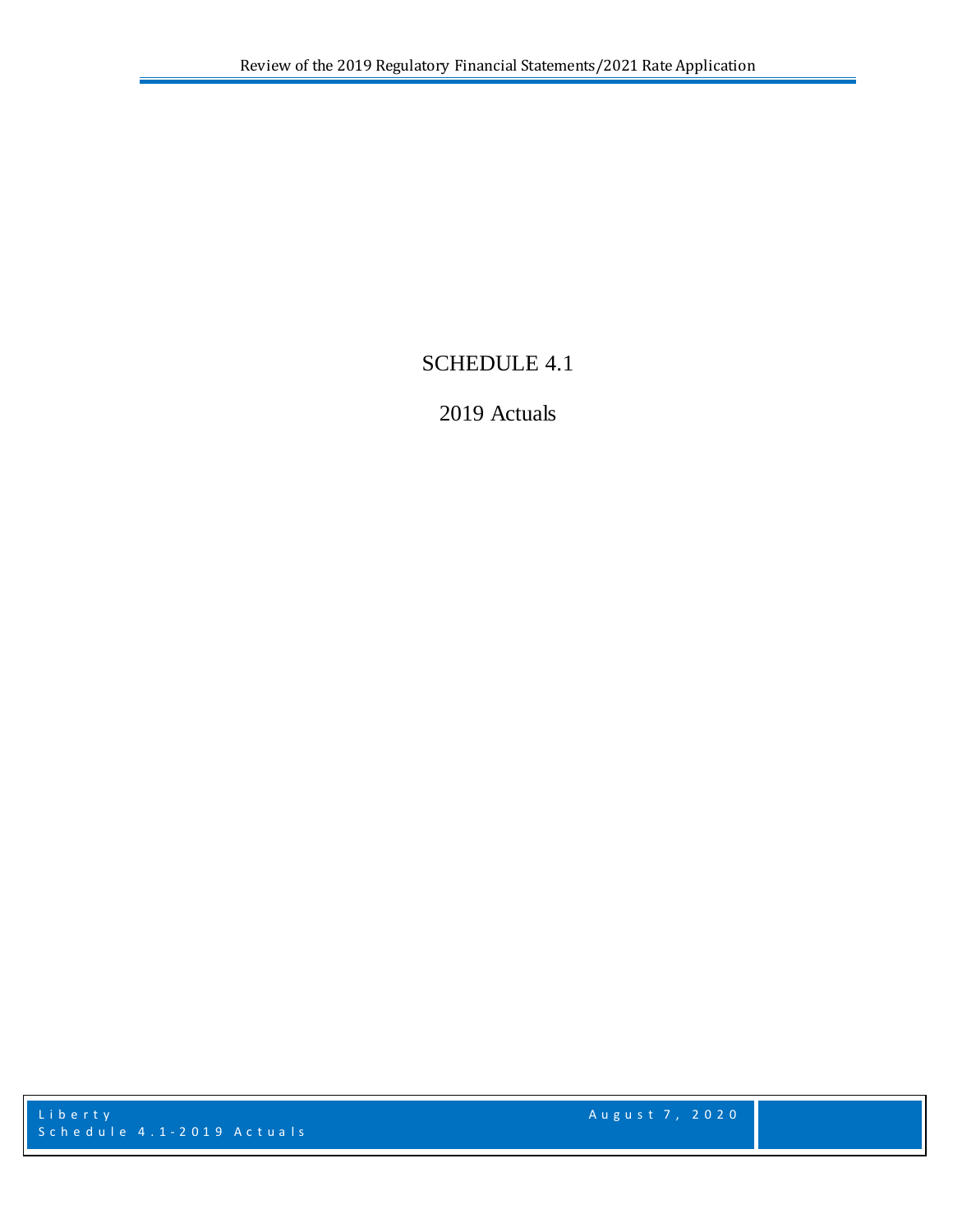| <b>Balance Sheet for Regulatory Purposes</b> |  |
|----------------------------------------------|--|
| For the year ended December 31, 2019         |  |

#### **Notice to Reader: Subject to review by the New Brunswick Energy and Utilities Board**

|                | 2 (in thousands of dollars)                                                                                                             |                           |                           |
|----------------|-----------------------------------------------------------------------------------------------------------------------------------------|---------------------------|---------------------------|
| 3              | Assets                                                                                                                                  | 2019                      | 2018                      |
|                | 4 Regulated Assets                                                                                                                      |                           |                           |
| 5<br>6         | Property, Plant and Equipment (Note 2)<br>Gas Distributor Plant in Service - Net (includes AFUDC capitalized during 2019 of<br>\$23.5K) | \$178,496                 | \$176,038                 |
| 7              | <b>Construction Work In Progress - Gas Distributor Plant</b>                                                                            | 3,660                     | 651                       |
| 8              | <b>Total Property, Plant &amp; Equipment</b>                                                                                            | 182,156                   | 176,689                   |
| 9              | <b>Deferred Charges</b>                                                                                                                 |                           |                           |
| 10<br>11<br>12 | Deferred Development Costs - Net (Note 3)<br>Development O&M Capitalized Costs - Net (Note 4)<br><b>Total Deferred Charges</b>          | 1,965<br>80,449<br>82,414 | 1,702<br>83,241<br>84,943 |
| 13             | <b>Short Term Investments</b>                                                                                                           | 2,998                     | 2,959                     |
| 14             | <b>Total Regulated Rate Base Assets</b>                                                                                                 | 267,568                   | 264,591                   |
|                | 15 Other Regulated Assets (Note 5)                                                                                                      | 33,317                    | 35,395                    |
| 16             | <b>Total Regulated Assets</b>                                                                                                           | 300,885                   | 299,986                   |
|                | 17 Regulatory Deferral (Note 1)                                                                                                         | 136,052                   | 139,516                   |
| 18             | <b>Total Assets</b>                                                                                                                     | \$436,937                 | \$439,502                 |
| 19             | <b>Liabilities and Partner's Equity</b>                                                                                                 |                           |                           |
|                | 20 Partner's Equity (Ratebase) (Note 1)                                                                                                 | \$283,528                 | 135,290                   |
|                | 21 Long-term Advances from Associates and Affiliates (Note 6)                                                                           |                           | 149,500                   |
|                | 22 Other Regulated Liabilities (Note 7)                                                                                                 | 17,357                    | 15,196                    |
| 23             |                                                                                                                                         | \$300,885                 | \$299,986                 |
|                | 24 Partner's Equity (Regulatory Deferral)                                                                                               | 136,052                   | 139,516                   |
| 25             | <b>Total Liabilities and Equity</b>                                                                                                     | \$436,937                 | \$439,502                 |
|                |                                                                                                                                         |                           |                           |

**Financial Statement Effects of Rate Regulation and Legislative Changes –** Note 1 **Rate Base for Regulatory Purposes –** Note 12 **Capital Structure for Regulatory Purposes** – Note 13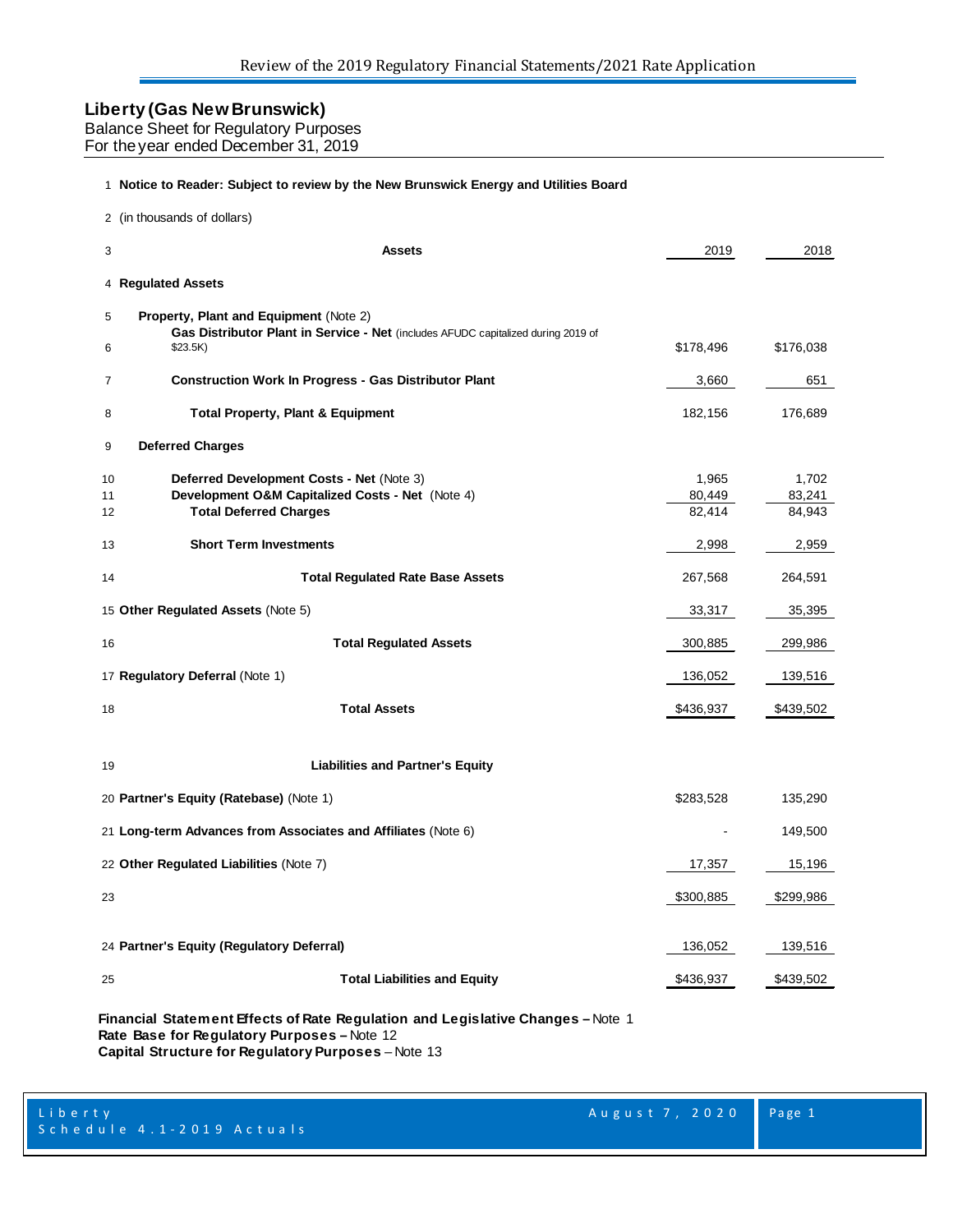Statement of Income for Regulatory Purposes

For the year ended December 31, 2019

#### **Notice to Reader: Subject to review by the New Brunswick Energy and Utilities Board**

(in thousands of dollars)

| 3        |                                                                                   |                           | 2019         | 2018          |
|----------|-----------------------------------------------------------------------------------|---------------------------|--------------|---------------|
| 4        | Revenue                                                                           |                           |              |               |
| 5        | <b>Operating Revenue (Note 8)</b>                                                 |                           |              |               |
| 6        | Gas distribution                                                                  | \$                        | 47,173       | \$46,938      |
| 7        | Miscellaneous                                                                     |                           | 1,781        | 1,628         |
| 8        | <b>Allowance for Funds Used During Construction</b>                               |                           | 24           | 7             |
| 9        |                                                                                   |                           | 48,978       | 48,573        |
| 10       | <b>Service and Inspections</b>                                                    |                           |              |               |
| 11<br>12 | Revenue                                                                           |                           | 639          | 614           |
| 13       | Cost of goods sold                                                                |                           | (355)<br>284 | (332)         |
| 14       | <b>Total Revenue</b>                                                              |                           | 49,262       | 282<br>48,855 |
|          | 15 Expenses                                                                       |                           |              |               |
| 16       | <b>Operating Expenses</b>                                                         |                           |              |               |
| 17       | Operating and maintenance (Note 9)                                                |                           | 11,917       | 11,214        |
| 18       | Transportation (net)                                                              |                           | 2,004        | 1,718         |
| 19       | Total Operating and maintenance expenses                                          |                           | 13,921       | 12,932        |
| 20       | Other Expenses                                                                    |                           | 120          | 59            |
| 21       | Bad debt expense                                                                  |                           | 285          | 132           |
| 22       | Amortization of Property, Plant and Equipment                                     |                           | 6,173        | 6,102         |
| 23       | <b>Municipal and Other Taxes</b>                                                  |                           | 1,265        | 1,259         |
| 24       | Interest on Amounts Due to Associates & Affiliates and Other Interest (Note 10)   |                           | 6,948        | 6,875         |
| 25       | Amortization of Deferred Development Costs                                        |                           | 2,929        | 2,929         |
| 26       | <b>Total Expenses</b>                                                             |                           | 31,641       | 30,288        |
|          | 27 Income before Extraordinary Items, Regulatory Deferral and Return on Rate Base |                           | 17,621       | 18,567        |
|          | 28 Regulatory Deferral                                                            |                           | (3, 464)     | (4,007)       |
|          | 29 Rate Payer Variance                                                            |                           | (1,065)      | (1, 569)      |
| 30       | <b>Total Variance/Deferral</b>                                                    |                           | (4, 529)     | (5, 576)      |
|          | 29 Income before Tax                                                              | $\boldsymbol{\mathsf{S}}$ | 13,092       | \$12,991      |
|          | 30 Regulated Return on Equity (Note 11)                                           | $\sqrt{3}$                | 13,092       | \$12,991      |

**Financial Statement Effects of Rate Regulation and Legislative Changes –** Note 1 **Details of Affiliate Transactions** – Note 14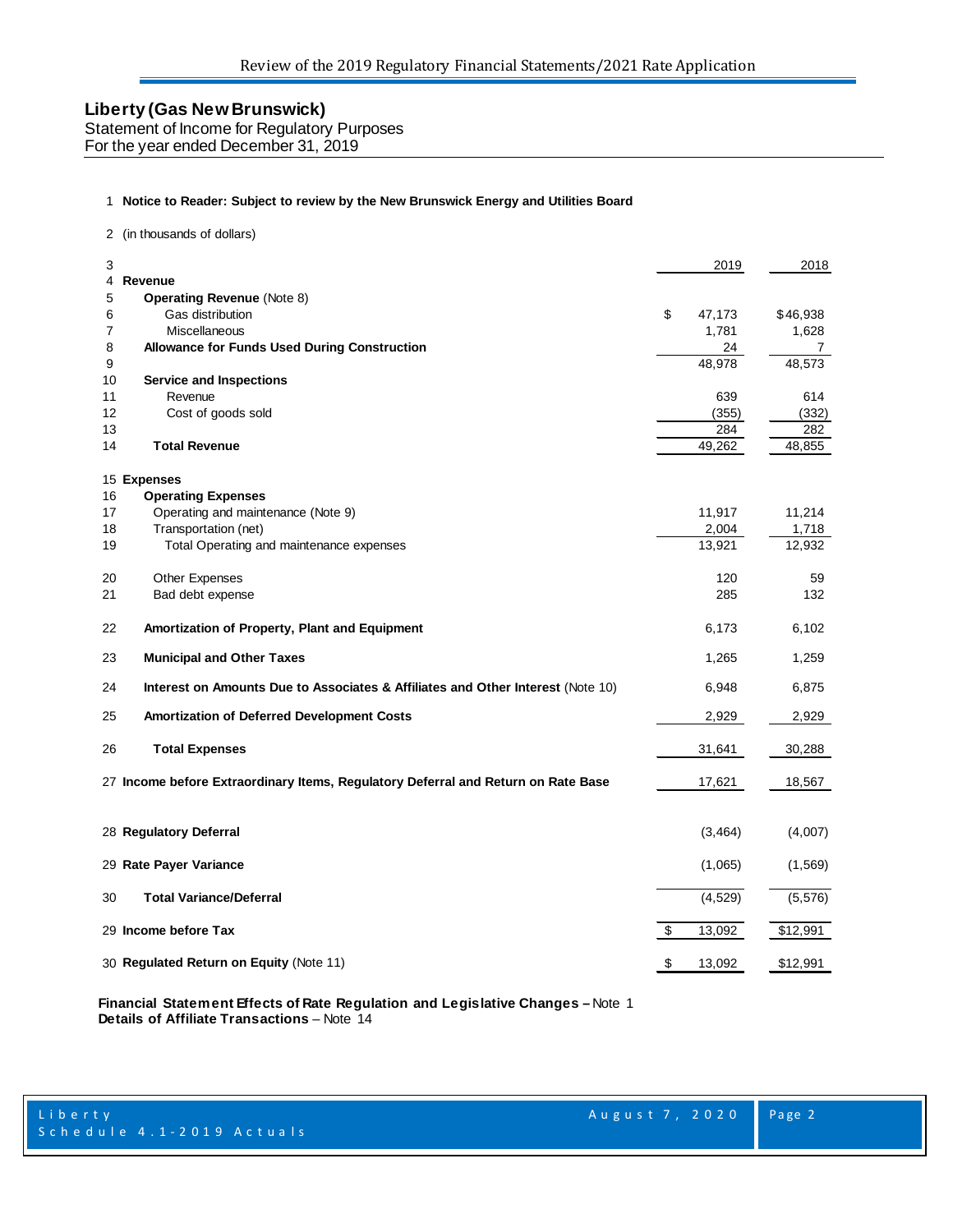**Liberty (Gas New Brunswick)**  Notes to 2019 Regulatory Financial Results For the year ended December 31, 2019

#### Note 1 **Financial Statement Effects of Rate Regulation and Legislative Changes**

- The Public Utility's primary business activities are subject to regulation by the New Brunswick Energy and Utilities Board (EUB). The Public Utility follows accounting practices prescribed by its regulator or stipulated in approved ratemaking decisions that are subject to examination and approval by the EUB and are similar to those being used by other enterprises in the gas distribution industry in Canada. Accordingly, the timing and recognition of certain revenues and expenses may differ from that otherwise expected under generally accepted accounting principles (GAAP) applicable to non-regulated operations. The ultimate recoverability of
- costs incurred is dependent upon the approval of the EUB.
- In years prior to its acquisition by Liberty Utilities (Canada) LP, Enbridge Gas New Brunswick Limited
- Partnership had discontinued the application of regulatory accounting under the principles of U.S. Financial
- Accounting Standards Board (FASB) ASC Topic 980, Regulated Operations (ASC 980) due to uncertainty
- around the collectability in rates of certain costs. Based on an analysis performed on acquisition, Liberty
- Utilities (Gas New Brunswick) LP concluded that the regulatory environment had evolved to a point where the
- criteria for regulatory accounting would be met going forward as of October 1, 2019. As a result, the regulatory
- deferral asset, development O&M asset, regulatory liability related to overearnings refunded to customers and
- disallowances to PPE, were reflected in the GAAP financial statements.
- Rate regulation creates differences between the manner in which the Public Utility accounts for transactions
- or events and how they would be accounted for if the Public Utility was not subject to rate regulation. The
- differences in accounting treatment include:
- The EUB permits an "allowance for funds used during construction" (AFUDC) to be included in the rate base. In addition, AFUDC is included in the cost of property, plant and equipment and is depreciated over future periods as part of the total cost of the related asset, based on the expectation that depreciation expense, including the AFUDC component, will be approved for inclusion in future rates. AFUDC for rate-regulated entities includes both an interest component and a cost of equity component. In the absence of rate regulation, GAAP would permit the capitalization of only the interest component. Therefore, the initial set up of the equity component as a capitalized asset and the corresponding revenue recognized during the construction phase would not be recognized nor would the subsequent depreciation of the asset.
- As prescribed by the EUB, the Public Utility does not recognize gains and losses on the sale of Liberty Utility
- Gas (LUG) in the statement of income and uses a purchase gas variance account to defer the gain or loss on
- sale. Non-regulated enterprises would normally account for the gain or loss in the statement of income or
- comprehensive income.
- Algonquin Power & Utilities Corp., on behalf of the Public Utility, maintains a pension plan which provides
- defined benefit pension benefits to employees. As prescribed by the EUB, contributions made to the plan are expensed as paid, consistent with the recovery of such costs in rates. Under GAAP, pension costs and
- obligations for defined benefit pension plans are determined using the projected benefit method and are
- charged to income as services are rendered.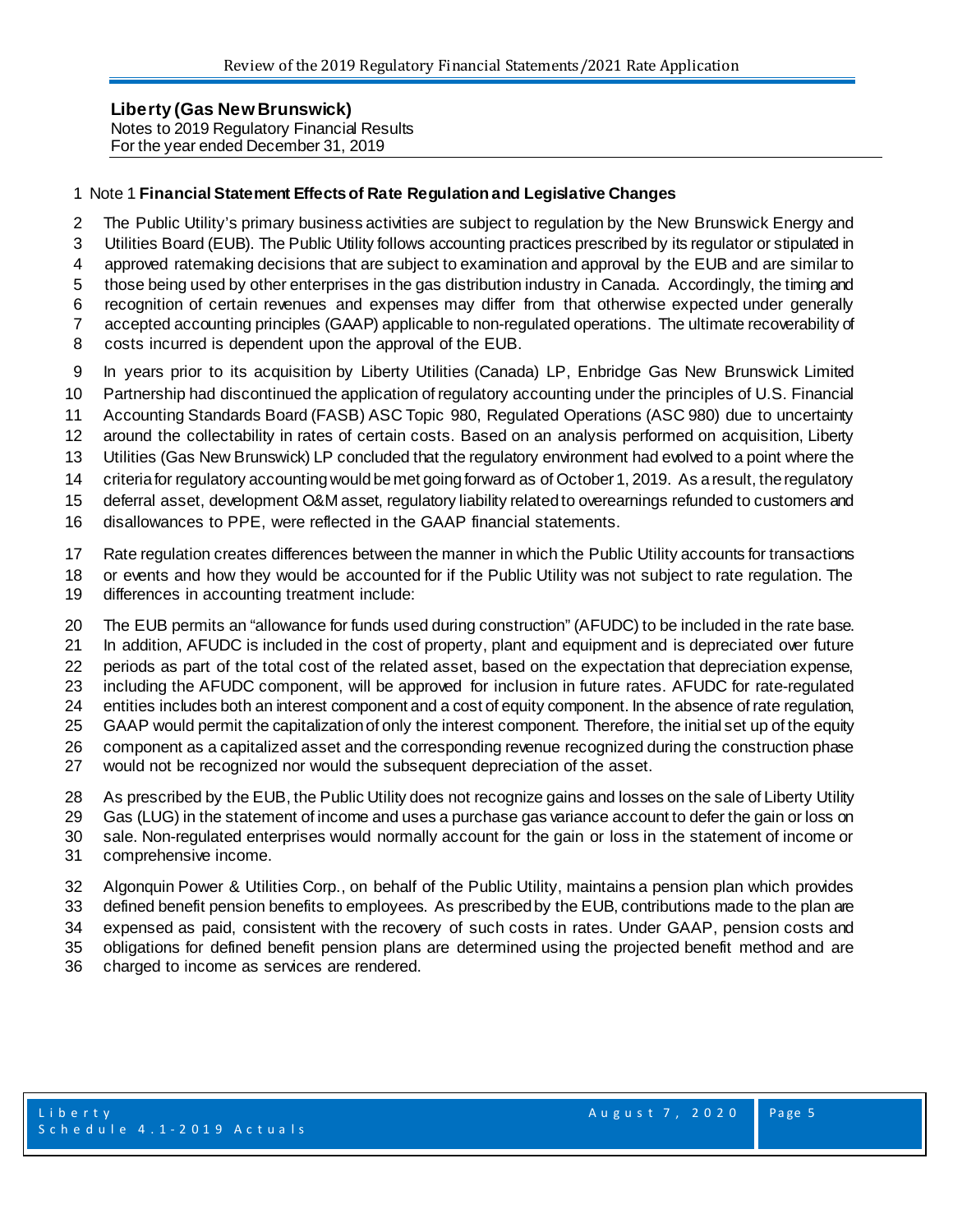**Liberty (Gas New Brunswick)**  Notes to 2019 Regulatory Financial Results For the year ended December 31, 2019

#### Note 1 **Financial Statement Effects of Rate Regulation and Legislative Changes (continued)**

- 2 On December 16, 2016, the Government of New Brunswick enacted amendments to the Gas Distribution Act,
- 1999. The General Franchise Agreement was extended for an additional 25 years with an additional 25 year
- option. The legislation modified the approach to setting rates from a combination of cost of service and market
- based rates to a cost of service approach only. The amendments allowed for an annual increase of 3% for
- Small General Service customers to current EUB approved rates in each of 2018 and 2019 and a rate freeze
- for non-SGS customers at current EUB approved rates for 2018 and 2019, after which the EUB will set the 8 rates based on the cost of service methodology. The regulatory deferral account was reduced to \$144.5
- million with \$100 million to be included in revenue requirement over 26 years commencing January 1, 2020.
- The remaining regulatory deferral account balance of \$44.5 million is to be recovered in accordance with the
- amendments and as authorized by the EUB.
- On December 3, 2018, Enbridge Energy Distribution Inc. and Enbridge Atlantic (Holdings) Inc. entered into a
- Securities Purchase Agreement whereby Liberty Utilities (Canada) LP agreed to acquire all of the issued and
- outstanding shares of Enbridge Gas New Brunswick Inc. and all of the issued and outstanding units of
- Enbridge Gas New Brunswick Limited Partnership. The purchase transaction was successfully closed on
- October 1, 2019, whereby the utility became Liberty Utilities (Gas New Brunswick) LP. All long-term debt
- (LTD), issued by Enbridge Inc. was recalled on June 30, 2019. As of December 31, 2019, no new LTD has
- been issued and put in place under the new ownership.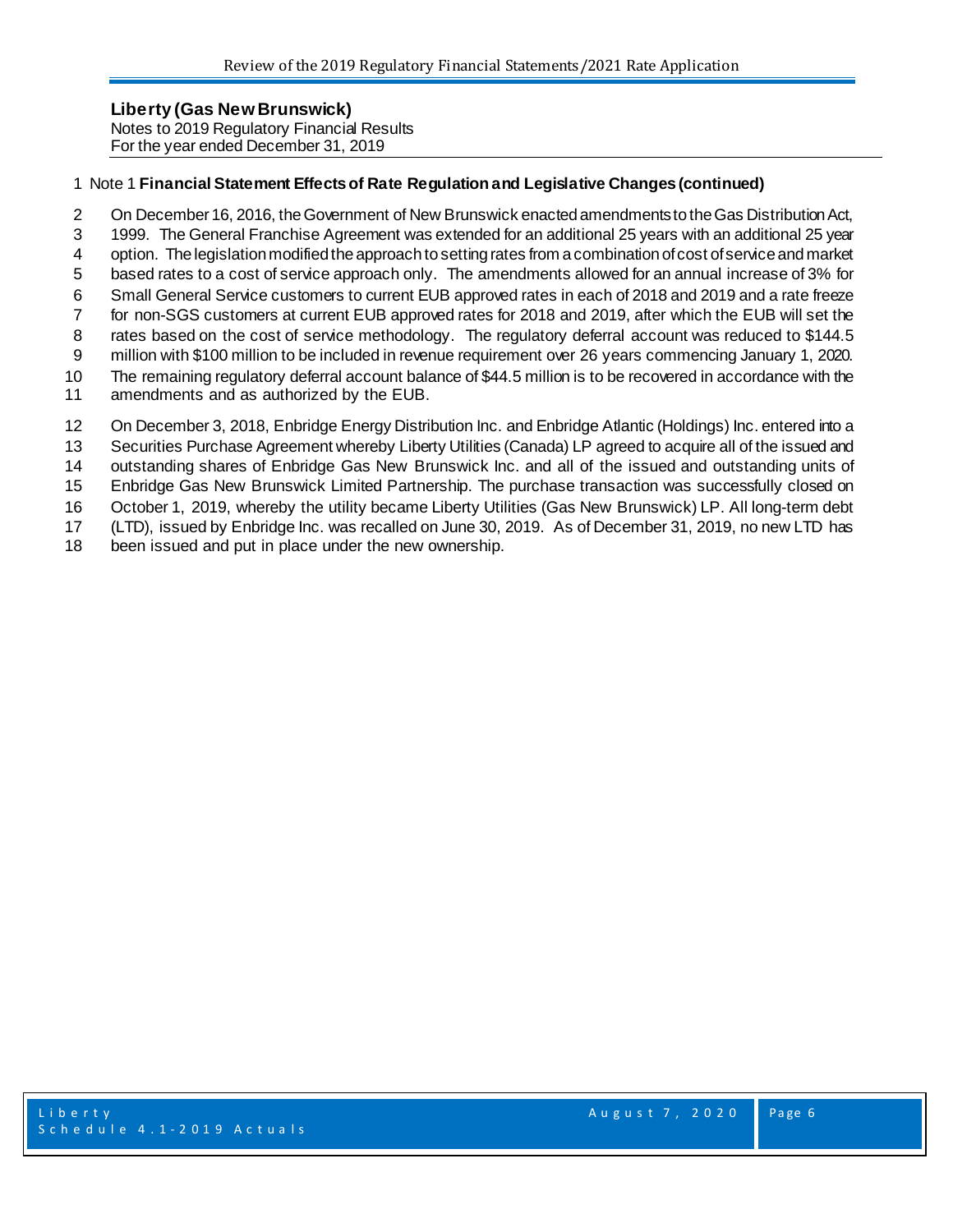Notes to 2019 Regulatory Financial Results For the year ended December 31, 2019

#### (in thousands of dollars)

#### Note 2 **Property, Plant & Equipment**

| 1<br>2<br>3 | Accumulated<br>Amortization<br>Cost |    |         |    | 2019<br><b>Net Book</b><br>Value |               | 2018<br><b>Net Book</b> | Rates of<br><b>Value Amortization</b> |        |
|-------------|-------------------------------------|----|---------|----|----------------------------------|---------------|-------------------------|---------------------------------------|--------|
| 4           | Property, plant & equipment         |    |         |    |                                  |               |                         |                                       |        |
| 5           | General plant                       |    |         |    |                                  |               |                         |                                       |        |
| 6           | Computer hardware                   | \$ | 715     | \$ | (231)                            | \$<br>484     | \$                      | 560                                   | 8.87%  |
| 7           | Tools and work equipment            |    | 2,039   |    | (1,965)                          | 74            |                         | 318                                   | 14.53% |
| 8           | Office furniture and equipment      |    | 464     |    | (342)                            | 122           |                         | 151                                   | 6.41%  |
| 9           | Transportation                      |    | 1,862   |    | (861)                            | 1,001         |                         | 959                                   | 6.32%  |
| 10          | Incentives                          |    | 613     |    | (161)                            | 452           |                         | 270                                   | 20.00% |
| 11          | Leasehold improvements (1)          |    | 376     |    | (54)                             | 322           |                         | 57                                    |        |
| 12          | Subtotal                            |    | 6,069   |    | (3,614)                          | 2,455         |                         | 2,315                                 |        |
| 13          | Distribution plant                  |    |         |    |                                  |               |                         |                                       |        |
| 14          | Land                                |    | 375     |    |                                  | 375           |                         | 375                                   |        |
| 15          | Rights of way and easements         |    | 189     |    |                                  | 189           |                         | 189                                   |        |
| 16          | Distribution mains                  |    | 131,665 |    | (36,090)                         | 95,575        |                         | 96,274                                | 1.64%  |
| 17          | <b>Street services</b>              |    | 70,947  |    | (19, 917)                        | 51,030        |                         | 49,023                                | 1.74%  |
| 18          | Meters and regulators               |    | 24,881  |    | (4,994)                          | 19,887        |                         | 18,540                                | 7.63%  |
| 19          | <b>Stations</b>                     |    | 16,780  |    | (7, 795)                         | 8,985         |                         | 9,323                                 | 2.82%  |
| 20          | Subtotal                            |    | 244,837 |    | (68, 796)                        | 176,041       |                         | 173,724                               |        |
| 21          | Total plant in service              |    | 250,906 |    | (72, 410)                        | 178,496       |                         | 176,039                               |        |
| 22          | Construction work in progress       |    | 3,660   |    |                                  | 3,660         |                         | 651                                   |        |
| 23          | Total property, plant & equipment   | S  | 254,566 | \$ | (72, 410)                        | \$<br>182,156 | \$                      | 176,690                               |        |

(1) Amortized over the term of the related leases.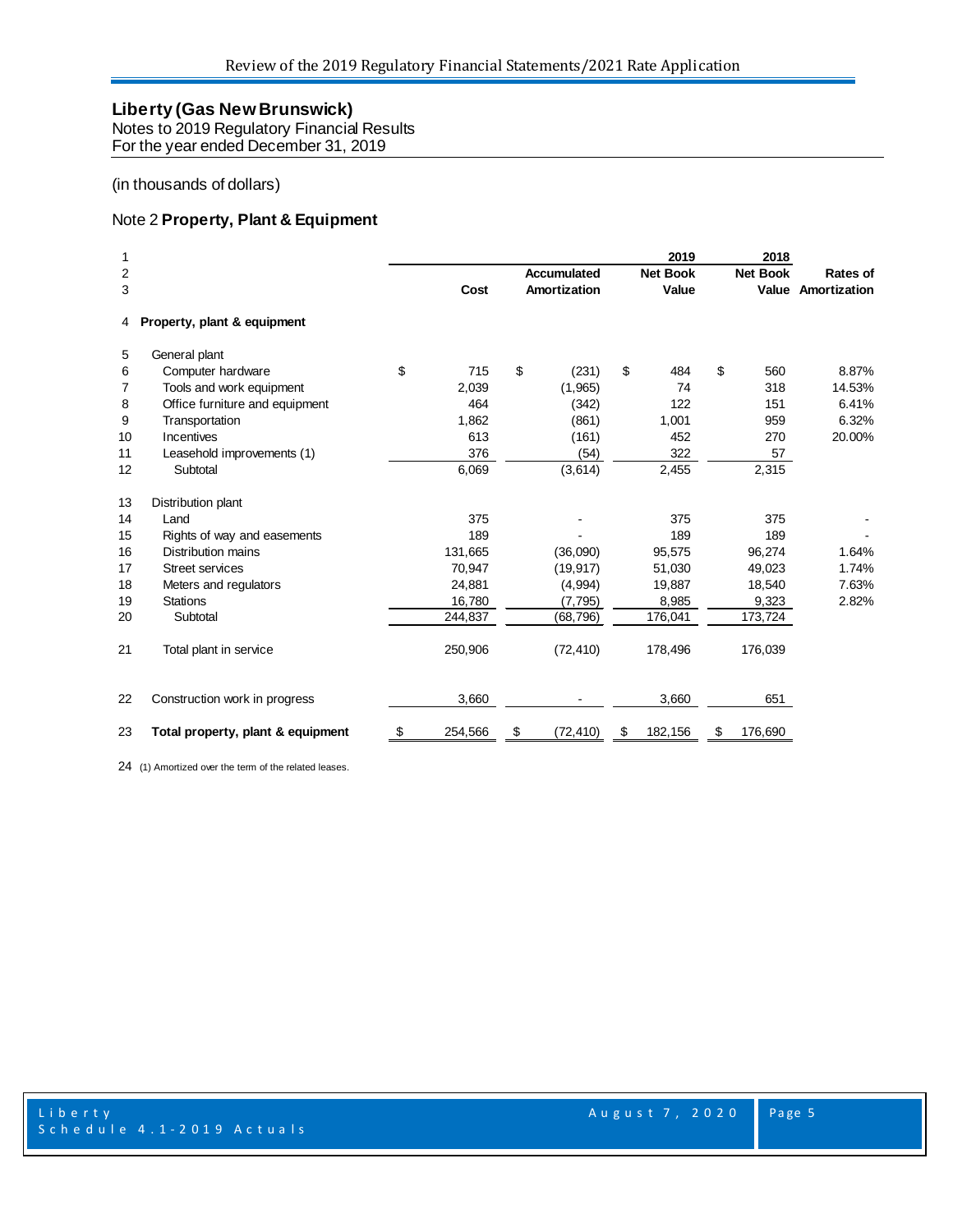Notes to 2019 Regulatory Financial Results For the year ended December 31, 2019

#### (in thousands of dollars)

#### Note 3 **Deferred Development Costs - Net**

| 2<br>3      |                                                                                             |   | Cost                  | Accumulated<br>Amortization | 2019<br><b>Net Book</b><br>Value |   | 2018<br><b>Net Book</b> | Rates of<br><b>Value Amortization</b> |
|-------------|---------------------------------------------------------------------------------------------|---|-----------------------|-----------------------------|----------------------------------|---|-------------------------|---------------------------------------|
| 4<br>5<br>6 | Franchise fee<br>Intangible Software<br>Intangible Software - Construction work in progress | S | 1.500<br>2,198<br>138 | (1,500)<br>(371)            | \$<br>1.827<br>138               | S | 50<br>1,383<br>269      | 5.00%<br>4.96%                        |
|             | Total deferred development costs, net                                                       |   | 3,836                 | (1,871)                     | .965                             |   | 1,702                   |                                       |

#### Note 4 **Development O&M Capitalized Costs – Net**

| 8                 |                                              |         |              | 2019            | 2018            |                           |
|-------------------|----------------------------------------------|---------|--------------|-----------------|-----------------|---------------------------|
| 9                 |                                              |         | Accumulated  | <b>Net Book</b> | <b>Net Book</b> | <b>Rates of</b>           |
| 10                |                                              | Cost    | Amortization | Value           |                 | <b>Value Amortization</b> |
| 11                | Development O&M capitalized costs            | 114.953 | (34.504)     | 80.449          | 83.241          | 2.43%                     |
| $12 \overline{ }$ | Total development O&M capitalized costs, net | 114.953 | (34.504)     | 80.449          | 83.241          |                           |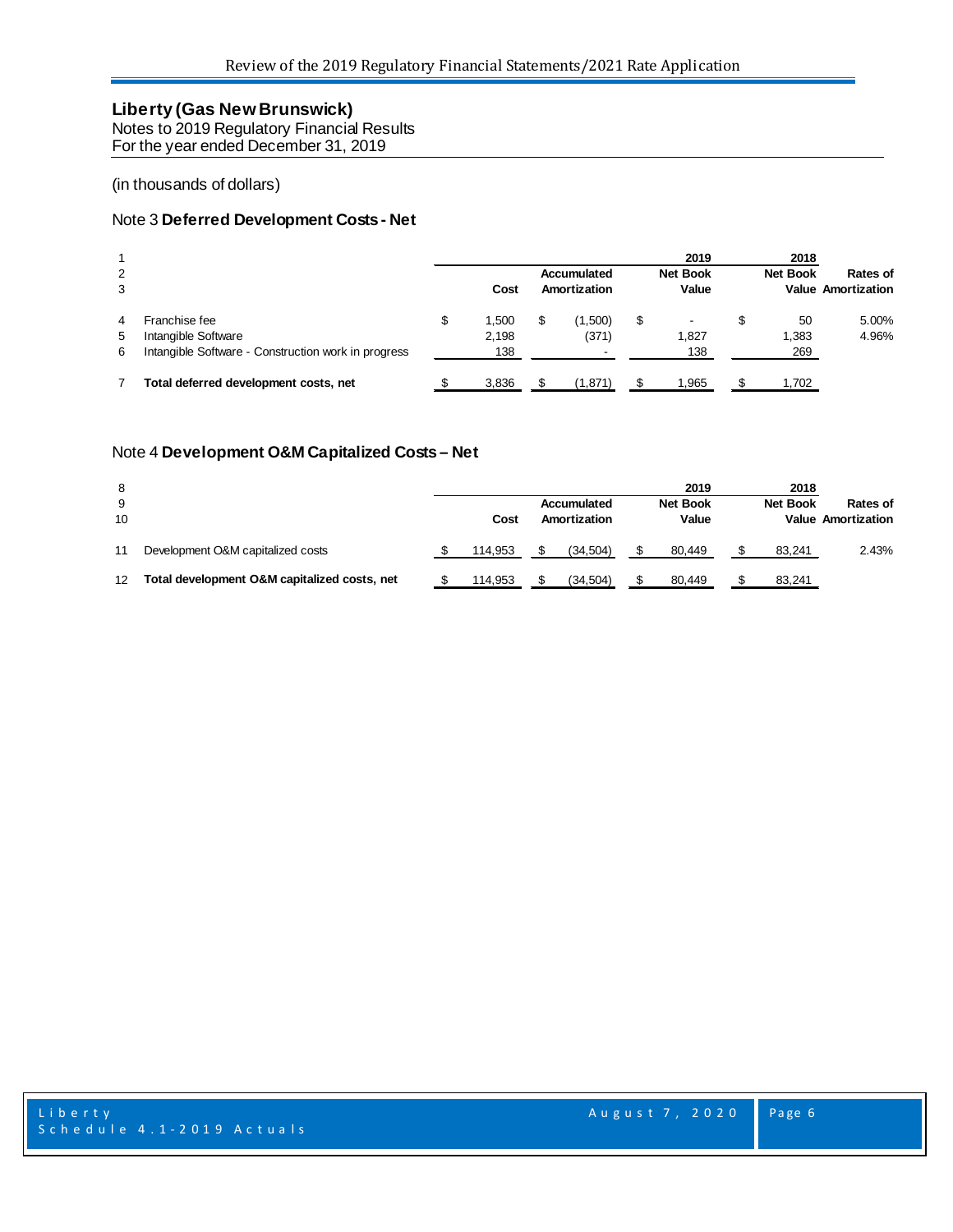Notes to 2019 Regulatory Financial Results For the year ended December 31, 2019

(in thousands of dollars)

#### Note 5 **Other Regulated Assets**

## **Other Regulated Assets**

|   |                               |   | 2019   | 2018     |
|---|-------------------------------|---|--------|----------|
|   | Cash & Short Term Investments | S | 12.450 | \$4,804  |
|   | <b>Accounts Receivable</b>    |   | 18,854 | 28,263   |
| 4 | Long term receivable          |   | 903    | 1,118    |
| 5 | Inventory                     |   | 1,110  | 1,210    |
| 6 |                               |   | 33.317 | \$35,395 |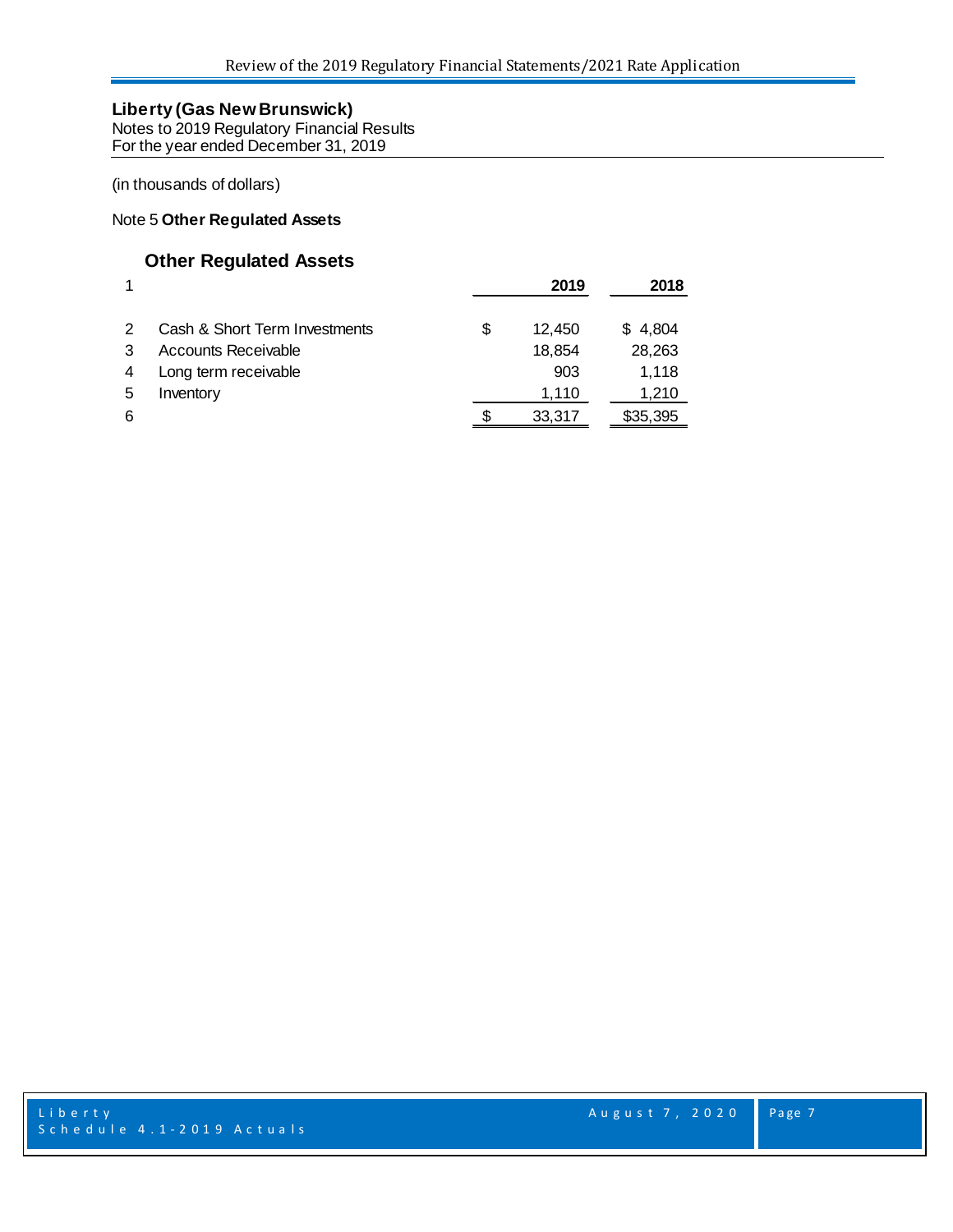Notes to 2019 Regulatory Financial Results For the year ended December 31, 2019

#### (in thousands of dollars)

#### Note 6 **Long-term Advances from Associates and Affiliates**

| 2  |                                |                   |                      |                                |               | 2019<br><b>Cost of Debt</b> |           |               |               | 2018<br><b>Cost of Debt</b> |           |
|----|--------------------------------|-------------------|----------------------|--------------------------------|---------------|-----------------------------|-----------|---------------|---------------|-----------------------------|-----------|
| 3  |                                | <b>Issue Date</b> | <b>Maturity Date</b> | Amount                         | Enbridge Inc. | <b>EGNB</b>                 | Regulated | <b>Amount</b> | Enbridge Inc. | <b>EGNB</b>                 | Regulated |
| 4  | <b>Promissory Note</b>         | 12-Dec-12         | 10-Jul-19            | \$<br>$\overline{\phantom{a}}$ | 4.63%         | 5.63%                       | 5.63%     | \$<br>15,000  | 4.63%         | 5.63%                       | 5.63%     |
| 5  | <b>Promissory Note</b>         | 12-Dec-12         | 10-Jul-19            | $\overline{\phantom{0}}$       | 3.50%         | 4.50%                       | 4.50%     | 14,000        | 3.50%         | 4.50%                       | 4.50%     |
| 6  | <b>Promissory Note</b>         | 8-Jan-13          | 10-Jul-19            | $\overline{\phantom{a}}$       | 3.67%         | 4.67%                       | 4.67%     | 7,500         | 3.67%         | 4.67%                       | 4.67%     |
|    | <b>Promissory Note</b>         | 30-Mar-15         | 29-Mar-19            | $\overline{\phantom{0}}$       | 3.45%         | 4.45%                       | 4.45%     | 6,000         | 3.45%         | 4.45%                       | 4.45%     |
| 8  | Promissory Note                | 15-Sep-15         | 10-Jul-19            | $\overline{\phantom{a}}$       | 3.84%         | 4.84%                       | 4.84%     | 18,000        | 3.84%         | 4.84%                       | 4.84%     |
| 9  | <b>Promissory Note</b>         | 15-Sep-15         | 10-Jul-19            | $\overline{\phantom{a}}$       | 4.23%         | 5.23%                       | 5.23%     | 18,000        | 4.23%         | 5.23%                       | 5.23%     |
| 10 | <b>Promissory Note</b>         | 8-Aug-16          | 10-Jul-19            | $\overline{\phantom{a}}$       | 3.55%         | 4.55%                       | 4.55%     | 20,000        | 3.55%         | 4.55%                       | 4.55%     |
|    | <b>Promissory Note</b>         | 15-Mar-17         | 10-Jul-19            | $\overline{\phantom{a}}$       | 3.02%         | 4.02%                       | 4.02%     | 5,000         | 3.02%         | 4.02%                       | 4.02%     |
| 12 | <b>Promissory Note</b>         | 15-Mar-17         | 10-Jul-19            | $\overline{\phantom{a}}$       | 3.02%         | 4.02%                       | 4.02%     | 21,000        | 3.02%         | 4.02%                       | 4.02%     |
| 13 | <b>Promissory Note</b>         | 15-Mar-17         | 10-Jul-19            |                                | 3.60%         | 4.60%                       | 4.60%     | 25,000        | 3.60%         | 4.60%                       | 4.60%     |
| 14 | Total long-term advances       |                   |                      |                                |               |                             |           |               |               |                             |           |
| 15 | from associates and affiliates |                   |                      | \$                             | 3.69%         | 4.69%                       | 4.69%     | 149,500       | 3.69%         | 4.69%                       | 4.69%     |

The cost of debt of the Utility is limited to the actual borrowing rate of Enbridge Inc. plus 1%.

Due to the acquisition of the Utility, Enbridge Inc. recalled all the long term debt on June 30th, 2019. No new debt has been reissued by Algonquin Power and Utilities, as of the end of 2019.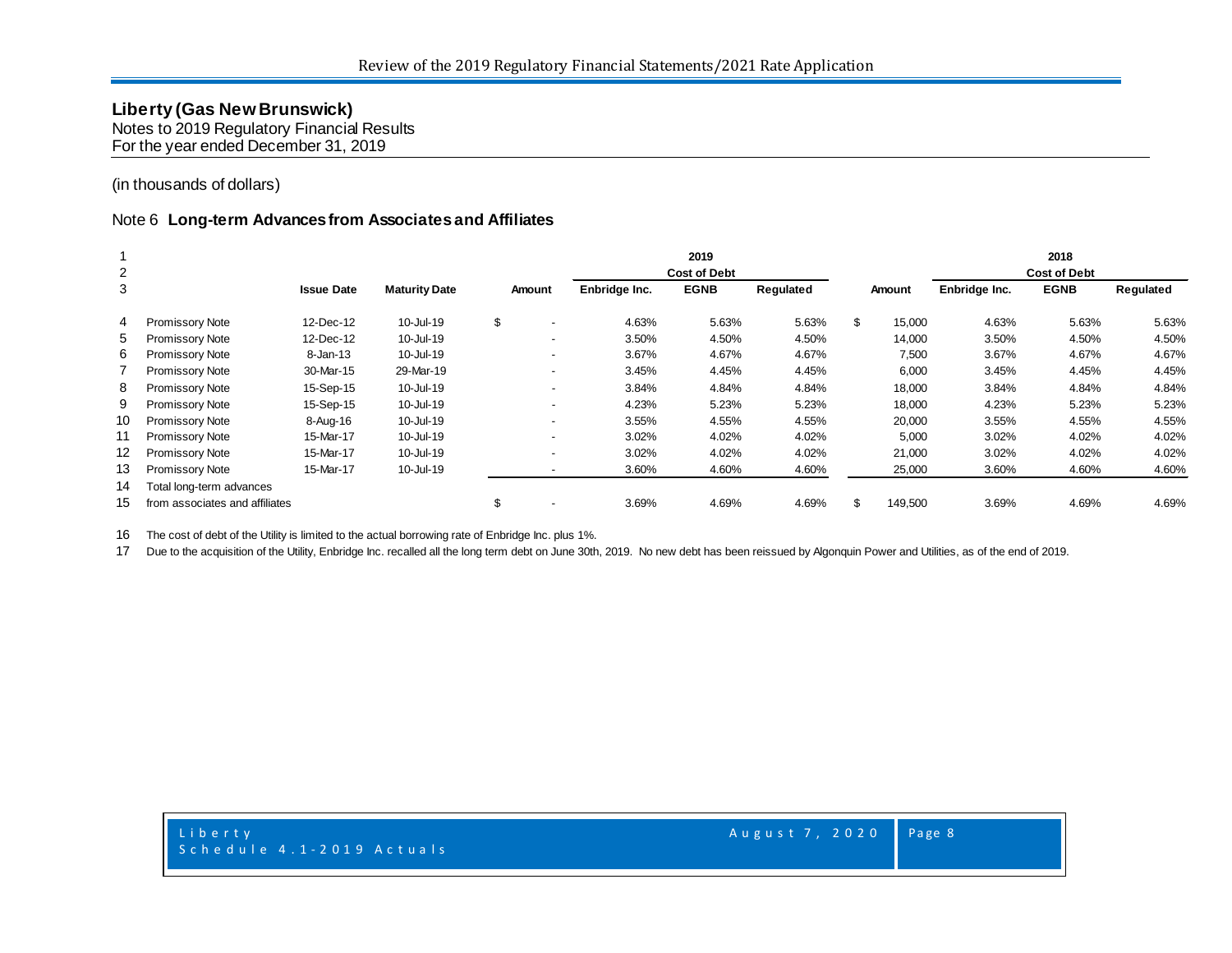Notes to 2019 Regulatory Financial Results For the year ended December 31, 2019

(in thousands of dollars)

## Note 7 **Other Regulated Liabilities**

|                                                  | 2019        | 2018     |
|--------------------------------------------------|-------------|----------|
| Short Term Indebtedness                          |             |          |
| 2 Rates variance                                 | \$<br>2.634 | \$1,569  |
| 3 Accounts Payable                               | 10,775      | 10,647   |
| 4 Long Term Payable                              | 2.147       | 521      |
| 5 Long Term Deferred Post Employment Liabilities | 1,801       | 2,459    |
| 6                                                | 17,357      | \$15,196 |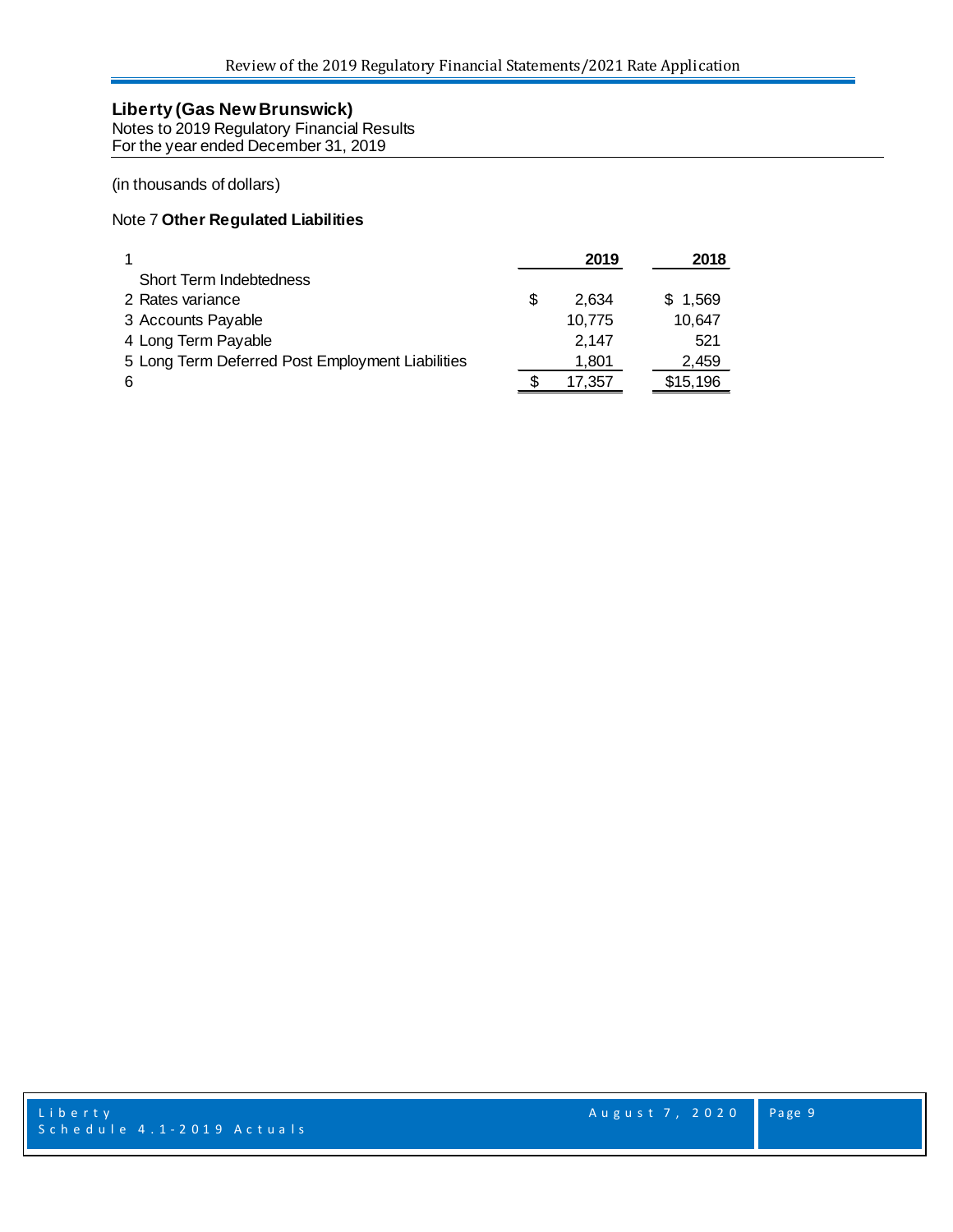Notes to 2019 Regulatory Financial Results For the year ended December 31, 2019

(in thousands of dollars)

#### Note 8 **Operating Revenue**

#### **a. GasDistribution**

| 1      |                                              | 2019        |        |                             |          | 2018             |                   |
|--------|----------------------------------------------|-------------|--------|-----------------------------|----------|------------------|-------------------|
| 2<br>3 |                                              | Revenue     |        | Customers Throughput<br>TJs | Revenue  | <b>Customers</b> | Throughput<br>TJs |
|        | 4 Small General Service (SGS)                | \$<br>7,905 | 8,367  | 610                         | \$7,752  | 8,315            | 614               |
|        | 5 Mid-General Service (MGS)                  | 14,317      | 3,120  | 1,157                       | 14,374   | 3,077            | 1,174             |
|        | 6 Large General Service (LGS)                | 12,877      | 367    | 1,590                       | 12,902   | 380              | 1,602             |
|        | 7 Contract General Service (CGS)             | 5,706       | 93     | 865                         | 5,193    | 78               | 772               |
|        | 8 Industrial Contract General Service (ICGS) | 6,170       | 9      | 1,620                       | 6,487    | 9                | 1,675             |
|        | 9 Off-Peak Service (OPS)                     | 198         | 12     | 28                          | 230      | 13               | 34                |
|        | 10 Total                                     | 47,173      | 11,968 | 5,870                       | \$46,938 | 11,872           | 5,871             |

11 1 Terajoule (TJ) = 1,000 Gigajoules (GJ)

| Liberty<br>Schedule 4.1-2019 Actuals | Augu |
|--------------------------------------|------|
|                                      |      |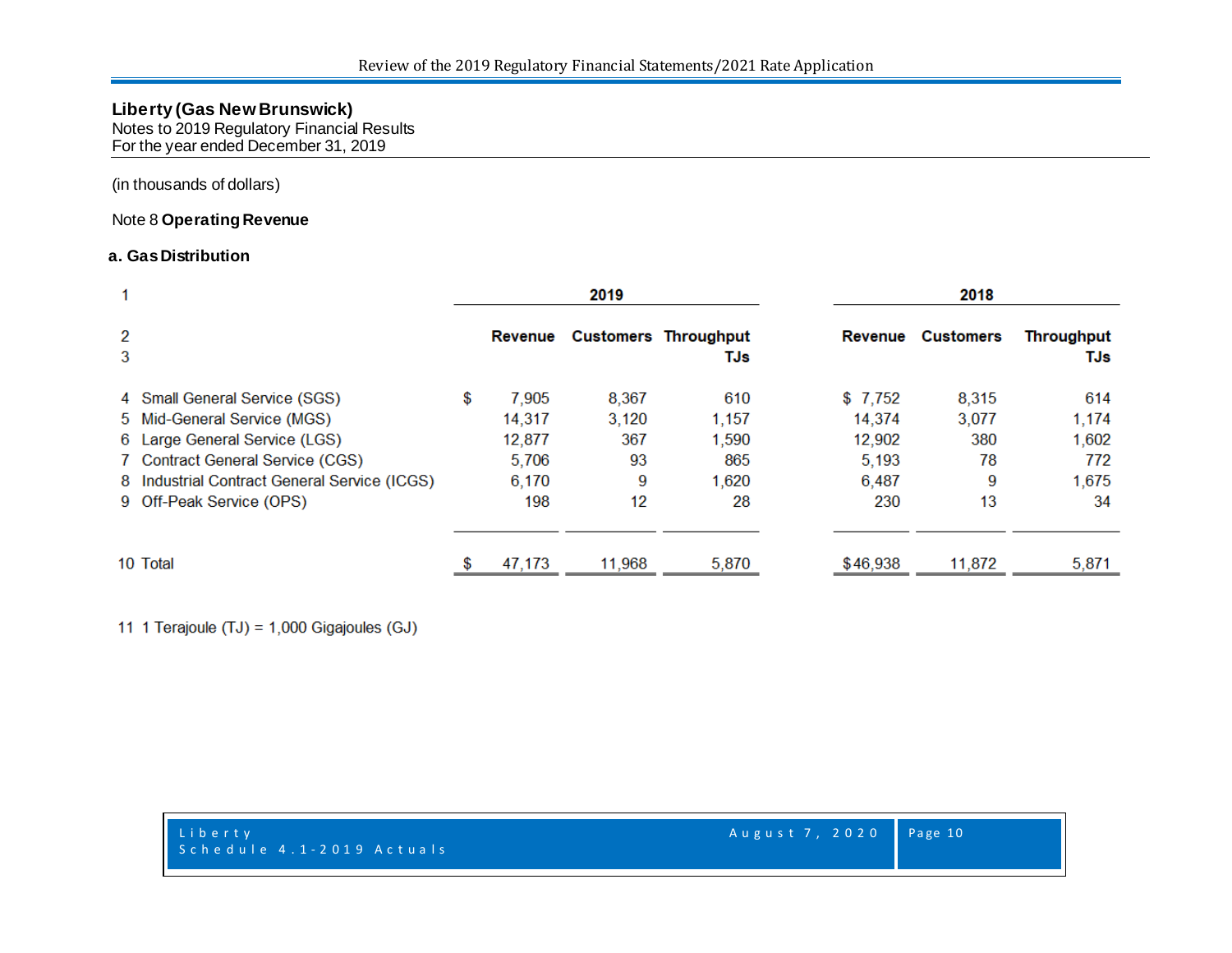Notes to 2019 Regulatory Financial Results For the year ended December 31, 2019

(in thousands of dollars)

#### Note 8 **Operating Revenue (continued)**

#### **b. Miscellaneous**

|                                                                 | 2019         | 2018         |
|-----------------------------------------------------------------|--------------|--------------|
| 2 Agent billing and collection<br>3 Other miscellaneous revenue | 211<br>1.570 | 204<br>1.424 |
| 4 Total miscellaneous                                           | 1.781        | 1.628        |

#### 5 **Details of Agent Billing and Collection Revenue**

6 (in dollars)

|                                               | 2019      | 2018      |
|-----------------------------------------------|-----------|-----------|
| 8 Small General Service (SGS)                 | \$136,501 | \$132,816 |
| 9 Mid-General Service (MGS)                   | 56,932    | 54,155    |
| 10 Large General Service (LGS)                | 14,002    | 13,685    |
| 11 Contract General Service (CGS)             | 2,330     | 2,062     |
| 12 Industrial Contract General Service (ICGS) | 399       | 392       |
| 13 Off-Peak Service (OPS)                     | 683       | 672       |
| 14 Total agent billing and collection revenue | \$210,847 | 203,782   |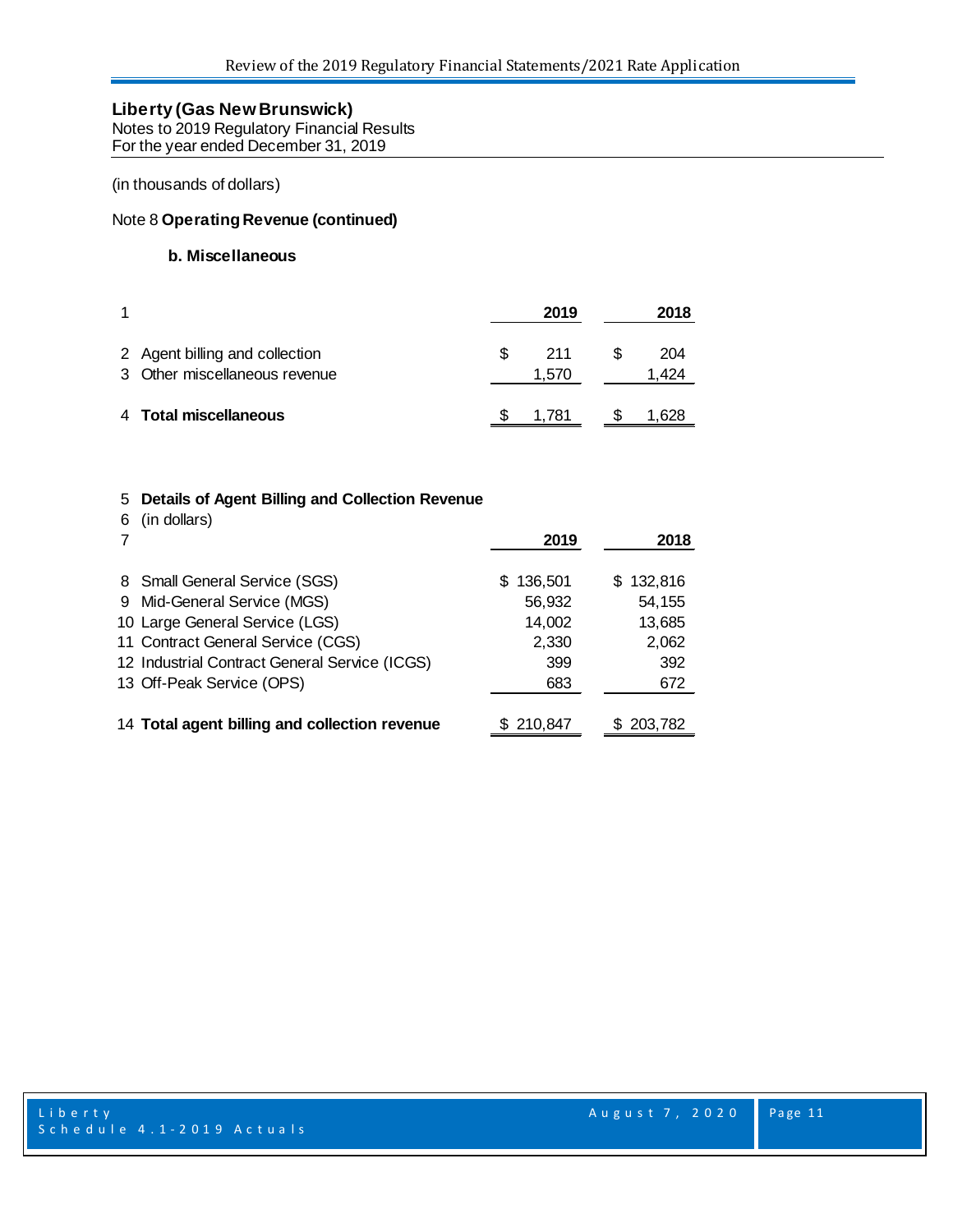Notes to 2019 Regulatory Financial Results For the year ended December 31, 2019

(in thousands of dollars)

## Note 9 **Operating and Maintenance Expenses**

| 1  |                                           | 2019         | 2018      |
|----|-------------------------------------------|--------------|-----------|
|    |                                           |              |           |
| 2  | Corporate management                      | \$<br>1,063  | \$<br>762 |
| 3  | Corporate administration                  | 310          | 177       |
| 4  | Financial reporting                       | 1,289        | 1,182     |
| 5  | Information technology                    | 1,447        | 1,245     |
| 6  | Regulatory & upstream                     | 1,153        | 880       |
| 7  | Sales & marketing                         | 1,700        | 1,255     |
| 8  | Distribution & maintenance                | 5,117        | 5,359     |
| 9  | Customer care                             | 1,334        | 1,304     |
| 10 | Human resources                           | 2,495        | 2,370     |
| 11 | Gas transportation and related activities | 2,004        | 1,718     |
|    |                                           |              |           |
| 12 | <b>Total prior to capitalization</b>      | 17,912       | 16,252    |
|    |                                           |              |           |
| 13 | Property, plant & equipment               | 3,991        | 3,321     |
|    |                                           |              |           |
| 14 | <b>Total capitalized</b>                  | 3,991        | 3,321     |
| 15 | <b>Total expense</b>                      | \$<br>13,921 | \$12,932  |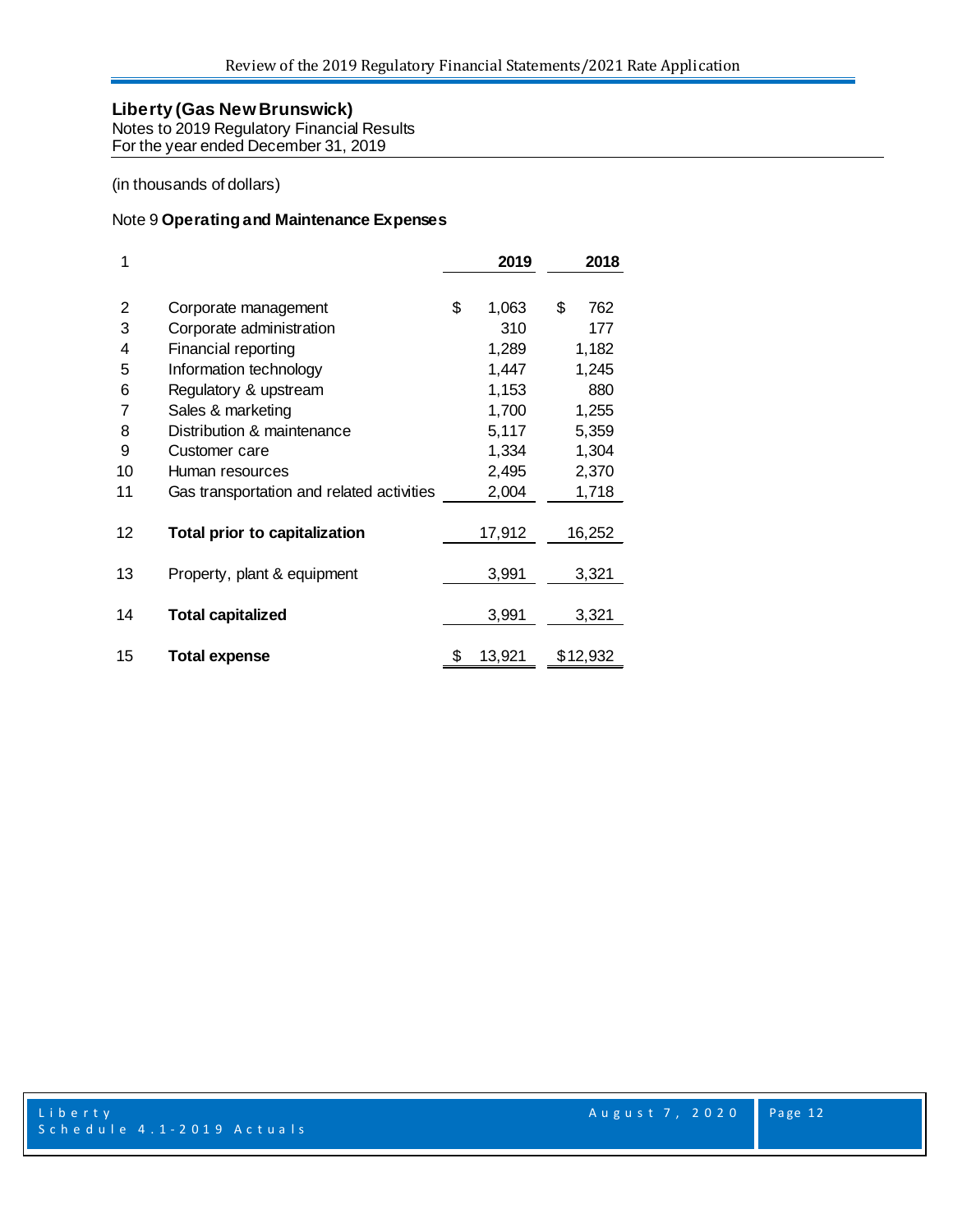Notes to 2019 Regulatory Financial Results For the year ended December 31, 2019

#### (in thousands of dollars)

#### Note 10 **Interest on Amounts Due to Associates & Affiliates and Other Interest**

|                                                                             | 2019  | 2018  |
|-----------------------------------------------------------------------------|-------|-------|
| Interest on long-term debt                                                  | 6.875 | 6.851 |
| Other interest expense                                                      | 64    |       |
| AIDC - allowance for funds used during construction (debt component)        | 9     |       |
| Total interest on amounts due to associates & affiliates and other interest | 6.948 | 6.875 |

#### Note 11 **Regulated Return on Equity**

| 6  |                                                                        | 2019     | 2018     |
|----|------------------------------------------------------------------------|----------|----------|
|    | Regulated return on equity                                             | 17.607   | \$18,561 |
| 8  | Disallowed return as per previous Matters                              |          | (46)     |
| 9  | Excess returned to customers                                           | (1,065)  | (1, 569) |
| 10 | Mechanism to adjust Regulatory Deferral as per legislation             | (3, 464) | (3,960)  |
| 11 | AEDC - allowance for funds used during construction (equity component) | 14       |          |
|    | Total regulated return on equity                                       | 13.092   | \$12,991 |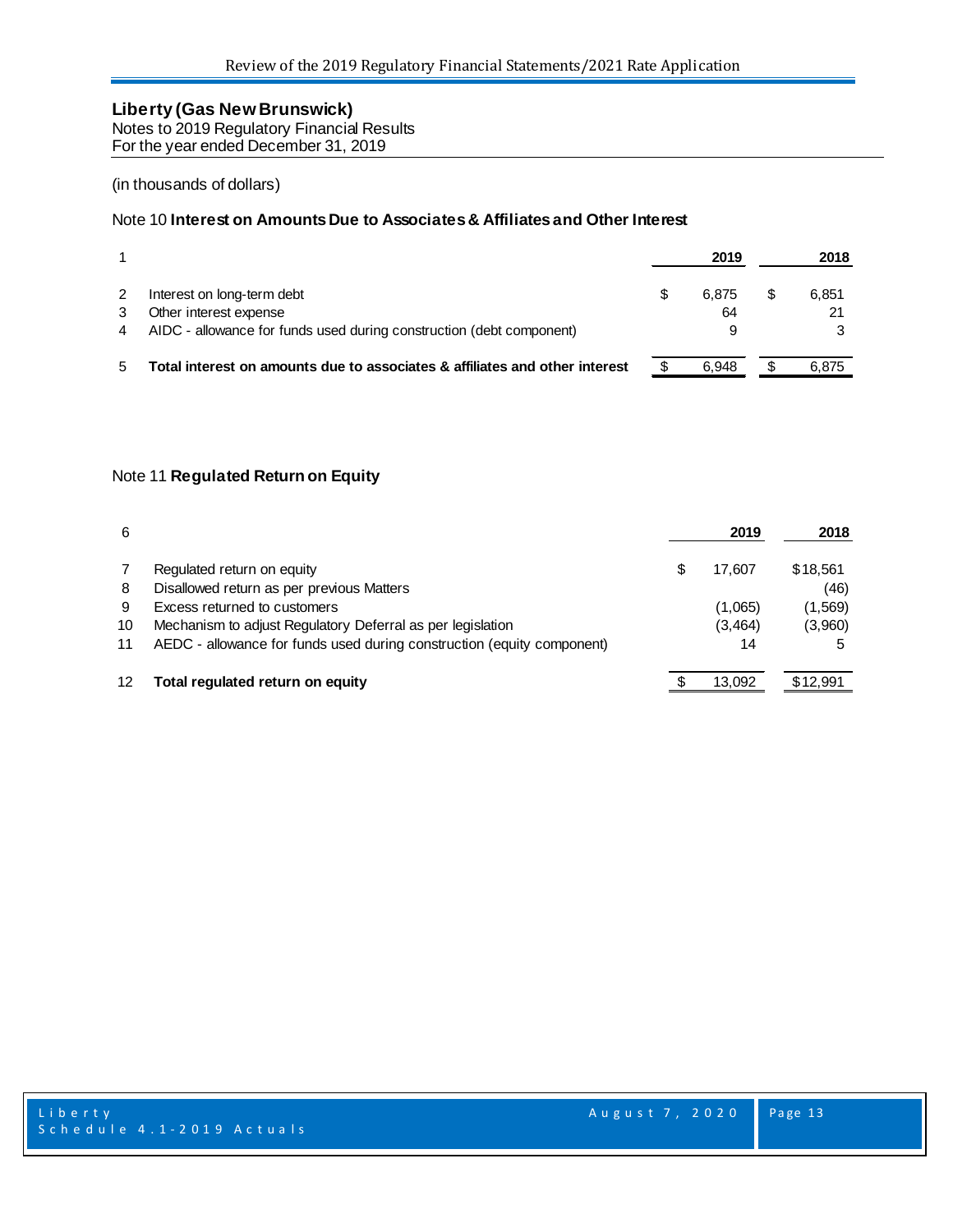Notes to 2019 Regulatory Financial Results For the year ended December 31, 2019

#### (in thousands of dollars)

#### Note 12 **Rate Base for Regulatory Purposes**

| 1                    |                                   | 2019          | 2018          |
|----------------------|-----------------------------------|---------------|---------------|
| $\mathbf{2}^{\circ}$ | Property, plant & equipment       |               |               |
| 3                    | Cost                              | \$<br>250,906 | \$<br>244,087 |
| 4                    | Accumulated amortization          | (72, 410)     | (68, 049)     |
| 5                    | <b>Net</b>                        | 178,496       | 176,038       |
| 6                    | Deferred charges                  |               |               |
| 7                    | Franchise fee, at cost            | 1,500         | 1,500         |
| 8                    | Accumulated amortization          | (1,500)       | (1, 450)      |
| 9                    | <b>Net</b>                        |               | 50            |
| 10                   | Development O&M capitalized costs | 114,953       | 114,952       |
| 11                   | Accumulated amortization          | (34, 504)     | (31, 711)     |
| 12                   | <b>Net</b>                        | 80,449        | 83,241        |
| 13                   | Intangible Software               | 2,336         | 1,666         |
| 14                   | Accumulated amortization          | (371)         | (283)         |
| 15                   | <b>Net</b>                        | 1,965         | 1,383         |
| 16                   | Deferral account                  |               |               |
|                      |                                   |               |               |
| 17                   | <b>Total deferred charges</b>     | 82,414        | 84,674        |
| 18                   | <b>Term deposit</b>               | 2,998         | 2,959         |
| 19                   | <b>Working capital allowance</b>  | 1,750         | 1,415         |
| 20                   | <b>Total rate base</b>            | \$<br>265,658 | \$<br>265,086 |
| 21                   | Average rate base                 | \$<br>266,630 | \$<br>265,706 |

**\* Deferral account excluded for rate making purposes**

 **Effective January 1, 2012**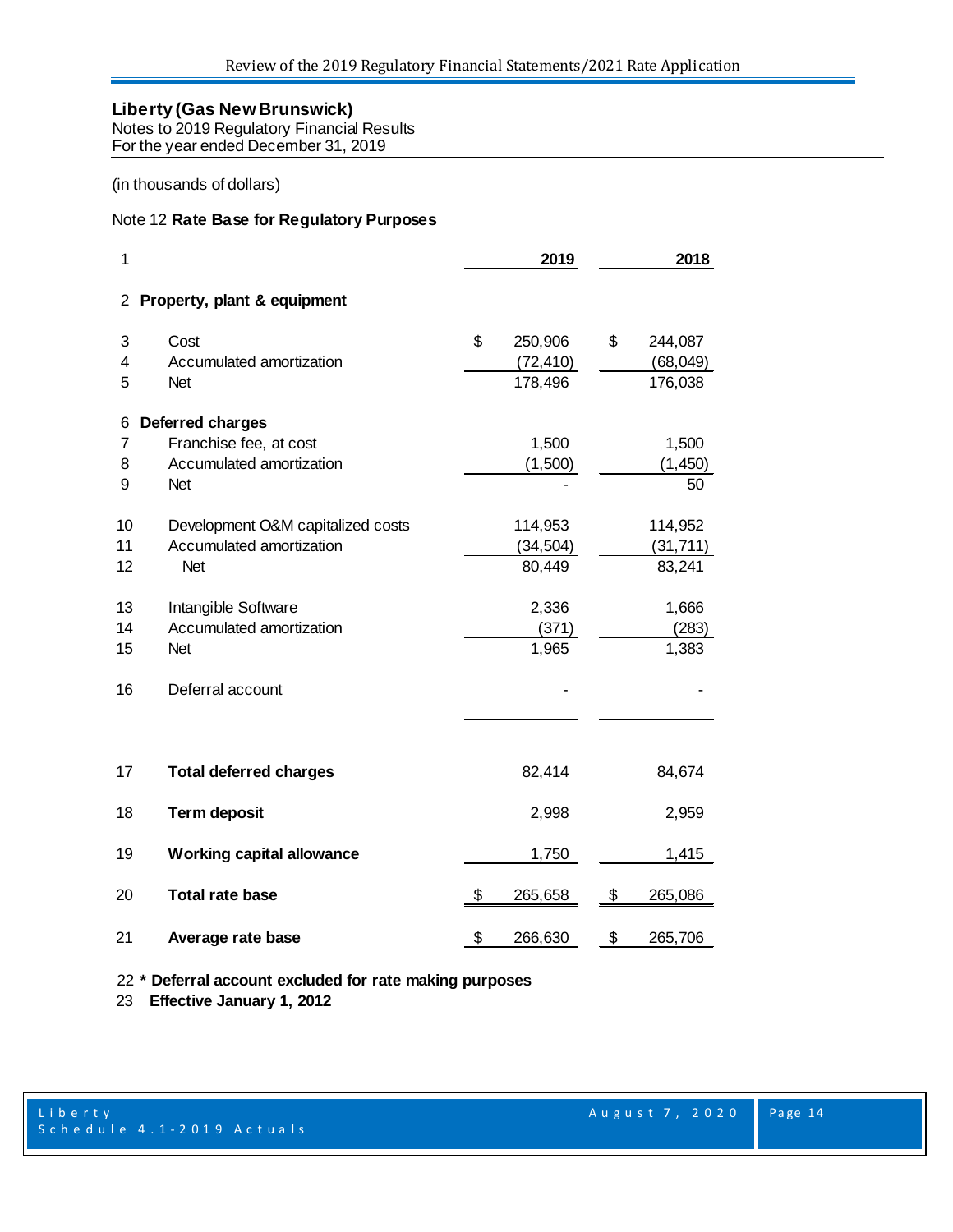Notes to 2019 Regulatory Financial Results For the year ended December 31, 2019

#### (in thousands of dollars)

#### Note 13 **Capital Structure for Regulatory Purposes**

| 1                    |                              | 2019             | 2018                 |
|----------------------|------------------------------|------------------|----------------------|
| $\mathbf{2}^{\circ}$ | <b>Capital structure</b>     |                  |                      |
| 3<br>4               | Long-term debt<br>Equity     | \$<br>283,528    | \$149,500<br>135,290 |
| 5.                   | Total                        | \$<br>283,528    | \$284,790            |
| 6                    | Capital structure percentage |                  |                      |
| 7<br>8               | Long-term debt<br>Equity     | 0.00%<br>100.00% | 52.49%<br>47.51%     |

## **Capital structure average percentage for regulatory purposes**

| 11 Long-term debt | 55.00%  | 55.00%  |
|-------------------|---------|---------|
| 12 Equity         | 45.00%  | 45.00%  |
| 13 Total          | 100.00% | 100.00% |

Total 100.00% 100.00%

#### **Weighted cost of capital for regulatory purposes**

| 15 Long-term debt | 2.58% | 2.58% |
|-------------------|-------|-------|
| 16 Equity         | 4.91% | 4.91% |
| 17 Total          | 7.49% | 7.49% |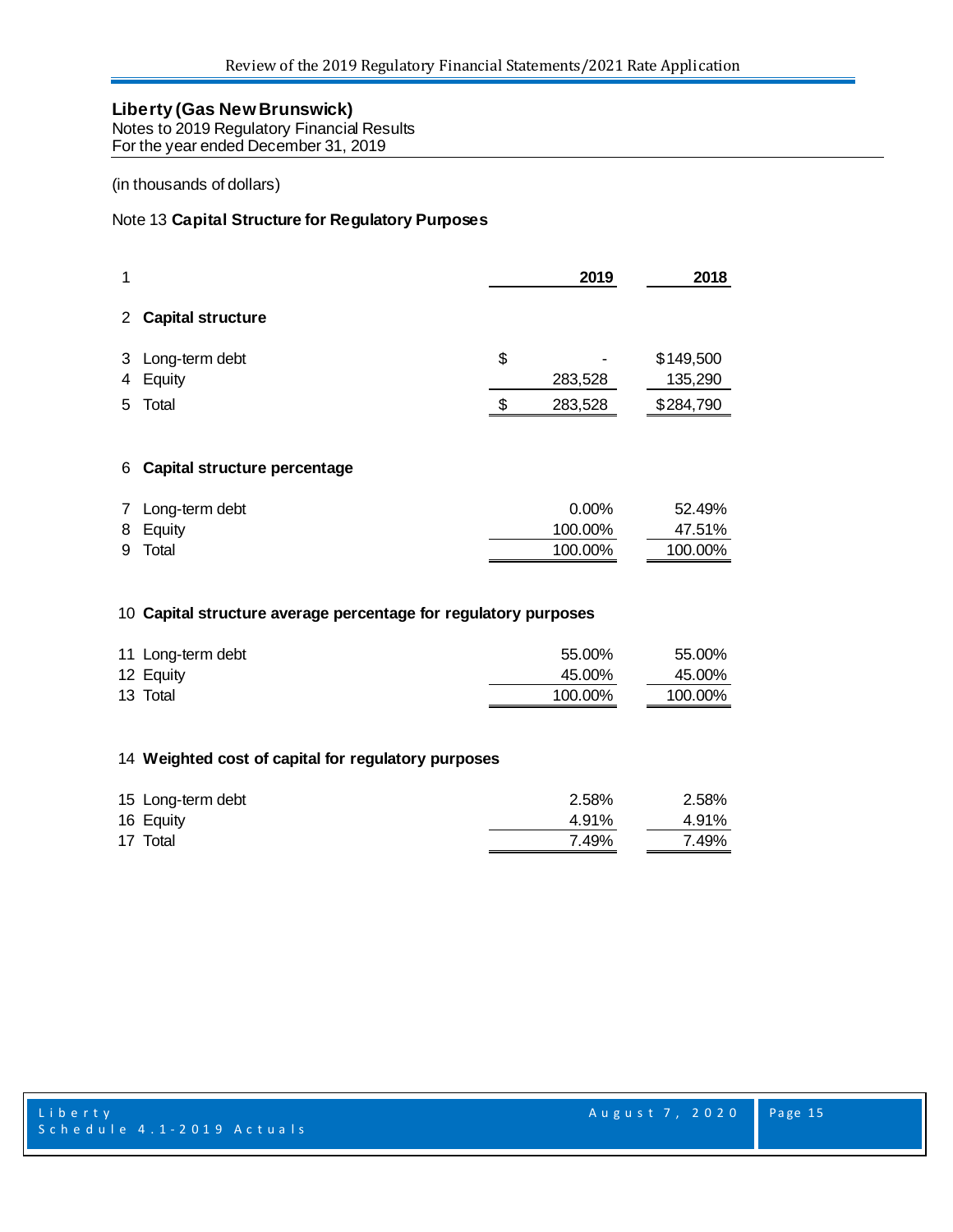Notes to 2019 Regulatory Financial Results For the year ended December 31, 2019

#### (in thousands of dollars)

#### Note 14 **Details of Affiliate Transactions**

|                | <b>Consulting and Services</b>                                                                                                                       | Enbridge Inc.            | Enbridge<br>Employee<br>Services Inc. | <b>Enbridge Gas</b><br><b>Distribution Inc.</b> | Gazifère Inc.                   | <b>Maritimes and</b><br><b>Northeast</b><br>Pipeline | Saint<br><b>Lawrence Gas</b> | <b>Total Affiliate</b><br>Consulting<br>and Services | <b>Total</b><br>Consulting<br>and Services | <b>Affiliate Expenditure</b><br>as Percent of Total<br><b>Consulting and</b><br><b>Services</b> |
|----------------|------------------------------------------------------------------------------------------------------------------------------------------------------|--------------------------|---------------------------------------|-------------------------------------------------|---------------------------------|------------------------------------------------------|------------------------------|------------------------------------------------------|--------------------------------------------|-------------------------------------------------------------------------------------------------|
|                | 2 For the period ending December 31, 2019                                                                                                            |                          |                                       |                                                 |                                 |                                                      |                              |                                                      |                                            |                                                                                                 |
| 3              | Corporate management                                                                                                                                 | \$                       | $-5$                                  | $-5$                                            | 4S                              | $-5$                                                 | $-$ \$                       | $-$ \$                                               | 4S<br>29                                   | 14%                                                                                             |
| 4              | Sales & marketing                                                                                                                                    | ۰                        | ۰.                                    |                                                 | ۰.<br>۰.                        |                                                      | ۰                            | $\overline{\phantom{a}}$                             | 241                                        | 0%                                                                                              |
| 5              | Human resources                                                                                                                                      | 572                      | $\sim$                                |                                                 | ۰.                              | . .                                                  | ٠                            | 572                                                  | 596                                        | 96%                                                                                             |
| 6              | Distribution & maintenance                                                                                                                           | ٠                        |                                       | 50                                              | ٠                               |                                                      | ٠                            | 50                                                   | 507                                        | 10%                                                                                             |
| $\overline{7}$ | Budget & regulatory                                                                                                                                  |                          | $\overline{\phantom{a}}$              |                                                 | ۰.<br>۰.                        | ۰.                                                   | ۰                            |                                                      | 984                                        | 0%                                                                                              |
| 8              | Financial reporting                                                                                                                                  | 86                       | $\overline{\phantom{a}}$              |                                                 | ٠<br>٠                          | ۰.                                                   | ٠                            | 86                                                   | 220                                        | 39%                                                                                             |
| 9              | Customer care                                                                                                                                        | $\overline{\phantom{a}}$ |                                       |                                                 | 692<br>$\overline{\phantom{a}}$ |                                                      | ٠                            | 692                                                  | 1,037                                      | 67%                                                                                             |
| 10             | Corporate administration                                                                                                                             | 291                      |                                       |                                                 | ۰.                              |                                                      | ۰                            | 291                                                  | 291                                        | 100%                                                                                            |
| 11             | Gas transportation & related                                                                                                                         | $\overline{\phantom{a}}$ |                                       | 105                                             |                                 |                                                      | ٠                            | 105                                                  | 150                                        | 70%                                                                                             |
| 12             | Information technology                                                                                                                               | 553                      |                                       |                                                 | 8<br>٠                          |                                                      | ٠                            | 561                                                  | 855                                        | 66%                                                                                             |
| 13             | Gas Purchases and Sales                                                                                                                              | ٠                        |                                       |                                                 | ۰                               | 865                                                  |                              | 865                                                  | 865                                        | 100%                                                                                            |
| 14             | Recoveries                                                                                                                                           |                          |                                       |                                                 | (55)                            |                                                      | (65)                         | (120)                                                | (120)                                      | 100%                                                                                            |
|                | 15 Total                                                                                                                                             | $1,502$ \$               |                                       | 167<br>\$                                       | 637<br>\$                       | 865<br>-S                                            | $(65)$ \$<br>- \$            | $3,106$ \$                                           | 5,655                                      | 55%                                                                                             |
|                | Note: From October to December 2019 Liberty Utilities (Gas New Brunswick)paid a total of \$1,548CAD and \$280USD to other Liberty Utilties companies |                          |                                       |                                                 |                                 |                                                      |                              |                                                      |                                            |                                                                                                 |
|                | 16 For the period ending December 31, 2018                                                                                                           |                          |                                       |                                                 |                                 |                                                      |                              |                                                      |                                            |                                                                                                 |

| 17       | Corporate management         | . .<br>ъ | $\sim$<br>ж.             | 2 <sup>5</sup>           | \$<br>. . | \$<br>$\sim$             | \$<br>н. | 2 <sup>5</sup> | 29    | 7%   |
|----------|------------------------------|----------|--------------------------|--------------------------|-----------|--------------------------|----------|----------------|-------|------|
| 18       | Sales & marketing            | <b>.</b> |                          |                          |           |                          |          |                | 162   | 0%   |
| 19       | Human resources              | 152      |                          | ۰.                       |           | $\overline{\phantom{a}}$ |          | 152            | 179   | 85%  |
| 20       | Distribution & maintenance   |          |                          | 519                      |           | 15                       |          | 534            | 1,247 | 43%  |
| 21       | Budget & regulatory          |          |                          | ۰.                       |           |                          |          |                | 733   | 0%   |
| 22       | Financial reporting          | 52       | (10)                     | ۰.                       |           |                          |          | 41             | 147   | 28%  |
| 23       | Customer care                |          |                          | ۰                        | 915       |                          |          | 915            | 1,036 | 88%  |
| 24       | Corporate administration     | 110      | $\overline{\phantom{a}}$ |                          |           |                          |          | 117            | 117   | 100% |
| 25       | Gas transportation & related |          | $\overline{\phantom{a}}$ | 137                      |           |                          |          | 137            | 137   | 100% |
| 26       | Information technology       | 672      |                          | 20                       |           |                          |          | 692            | 786   | 88%  |
| 27       | Gas Purchases and Sales      | . .      |                          | $\overline{\phantom{a}}$ |           | 1,051                    |          | 1,051          | 1,051 | 100% |
| 28       | Recoveries                   |          |                          |                          | (285)     |                          | (178)    | (463)          | (463) | 100% |
|          |                              |          |                          |                          |           |                          |          |                |       |      |
| 29 Total |                              | 986      | $(10)$ \$                | 685                      | 630       | 1,066                    | (178)    | 3,178          | 5,161 | 62%  |

#### Liberty **August 7, 2020** Schedule 4.1-2019 Actuals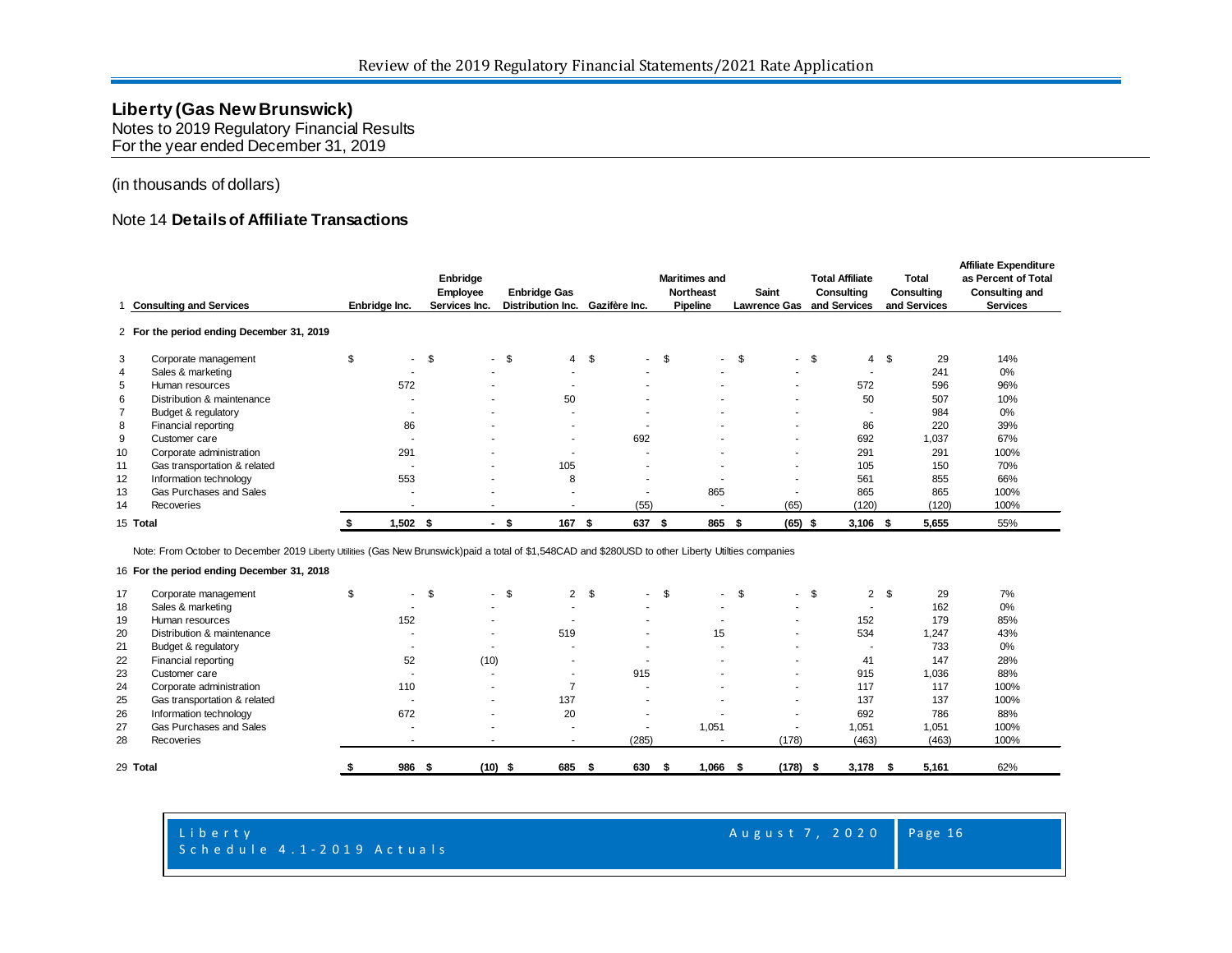Notes to 2019 Regulatory Financial Results

For the year ended December 31, 2019

(in thousands of dollars)

#### Note 15 **Service & Inspection Profitability Margin**

| 1          |                                                 | 2019       | 2018      |
|------------|-------------------------------------------------|------------|-----------|
| 2          | Revenues as per regulatory financial statements | \$<br>639  | \$<br>614 |
| 3          |                                                 | \$<br>639  | \$<br>614 |
| 4          | Less: Cost of goods sold                        |            |           |
| 5          | COGS as per regulatory financial statements     | \$<br>355  | \$<br>332 |
| 6          |                                                 | \$<br>355  | \$<br>332 |
| $\sqrt{2}$ | Adjusted net margin                             | \$<br>284  | \$<br>282 |
| 8          | Less: Allocated expenses                        |            |           |
| 9          | O&M expenses                                    | \$<br>293  | \$<br>258 |
| 10         | Cost of capital                                 | 8          | 8         |
| 11         | Depreciation                                    | 18         | 17        |
| 12         | Billing services (Customer Care)                | 2          | 2         |
| 13         | Bad debt expense                                | 4          | 1         |
|            |                                                 | \$<br>325  | \$<br>286 |
|            | 14 Net revenue (loss)                           | \$<br>(41) | \$<br>(4) |